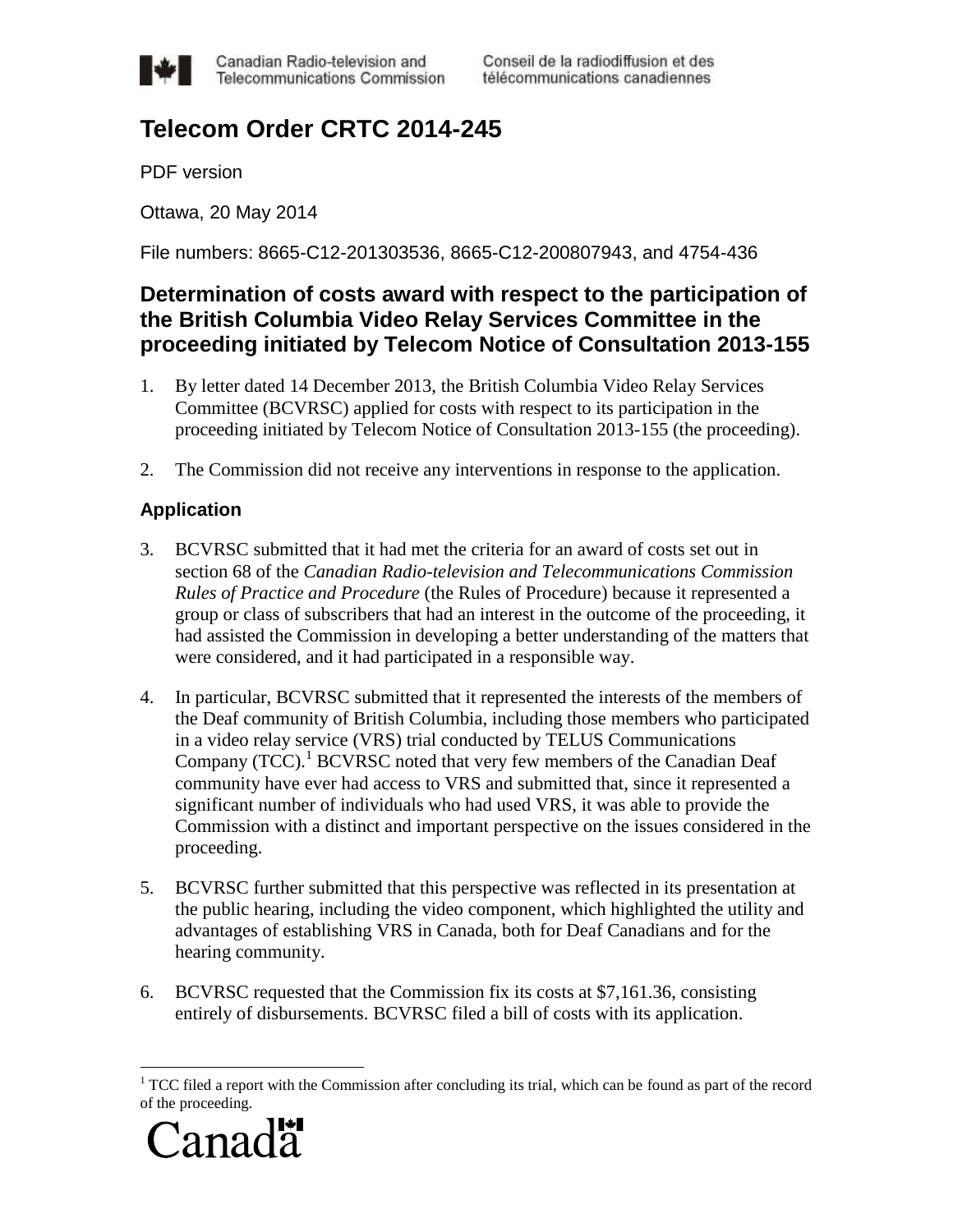7. BCVRSC submitted that Bell Canada and its affiliates; Bragg Communications Inc., operating as Eastlink (Eastlink); Cogeco Cable Inc. (Cogeco); MTS Inc. (MTS) and Allstream Inc. (collectively, MTS Allstream); Northwestel Inc. (Northwestel); Rogers Communications Inc. (RCI); Saskatchewan Telecommunications (SaskTel); Shaw Communications Inc. (Shaw); and TCC are the appropriate parties to be required to pay any costs awarded by the Commission (the costs respondents). BCVRSC made no submissions as to the allocation of costs among the costs respondents.

#### **Commission's analysis and determinations**

- 8. The Commission finds that BCVRSC has satisfied the criteria for an award of costs set out in section 68 of the Rules of Procedure. For the reasons set out below, the Commission finds that BCVRSC represented a group or class of subscribers that had an interest in the outcome of the proceeding, it assisted the Commission in developing a better understanding of the matters that were considered, and it participated in the proceeding in a responsible way.
- 9. The Commission considers that BCVRSC represents members of the Deaf community in British Columbia, including those members who had participated in TCC's VRS trial. The Commission considers that the group of subscribers represented by BCVRSC has a direct interest in the determinations made in this proceeding. Further, the Commission considers that BCVRSC reflected the unique perspective of Deaf British Columbians who have had access to VRS in Canada in its representations in the proceeding, including at the public hearing. This perspective assisted the Commission in developing a better understanding of the issues related to the feasibility of establishing VRS on a Canada-wide basis, especially the potential social and economic benefits of VRS. In light of the foregoing, the Commission considers that BCVRSC participated responsibly in the proceeding.
- 10. The Commission notes that the rates claimed in respect of disbursements are in accordance with the rates established in the Commission's *Guidelines for the Assessment of Costs* (the Guidelines), as set out in Telecom Regulatory Policy 2010-963. The Commission finds that the total amount claimed by BCVRSC was necessarily and reasonably incurred and should be allowed.
- 11. The Commission considers that this is an appropriate case in which to fix the costs and dispense with taxation, in accordance with the streamlined procedure set out in Telecom Public Notice 2002-5.
- 12. In determining the appropriate costs respondents, the Commission has generally considered which parties are affected by the issues and have actively participated in the proceeding. The Commission notes, in this regard, that the following parties actively participated in the proceeding by appearing at the public hearing and had a significant interest in its outcome: Bell Aliant Regional Communications, Limited Partnership (Bell Aliant); Bell Canada; Bell Mobility Inc.; KMTS; NorthernTel,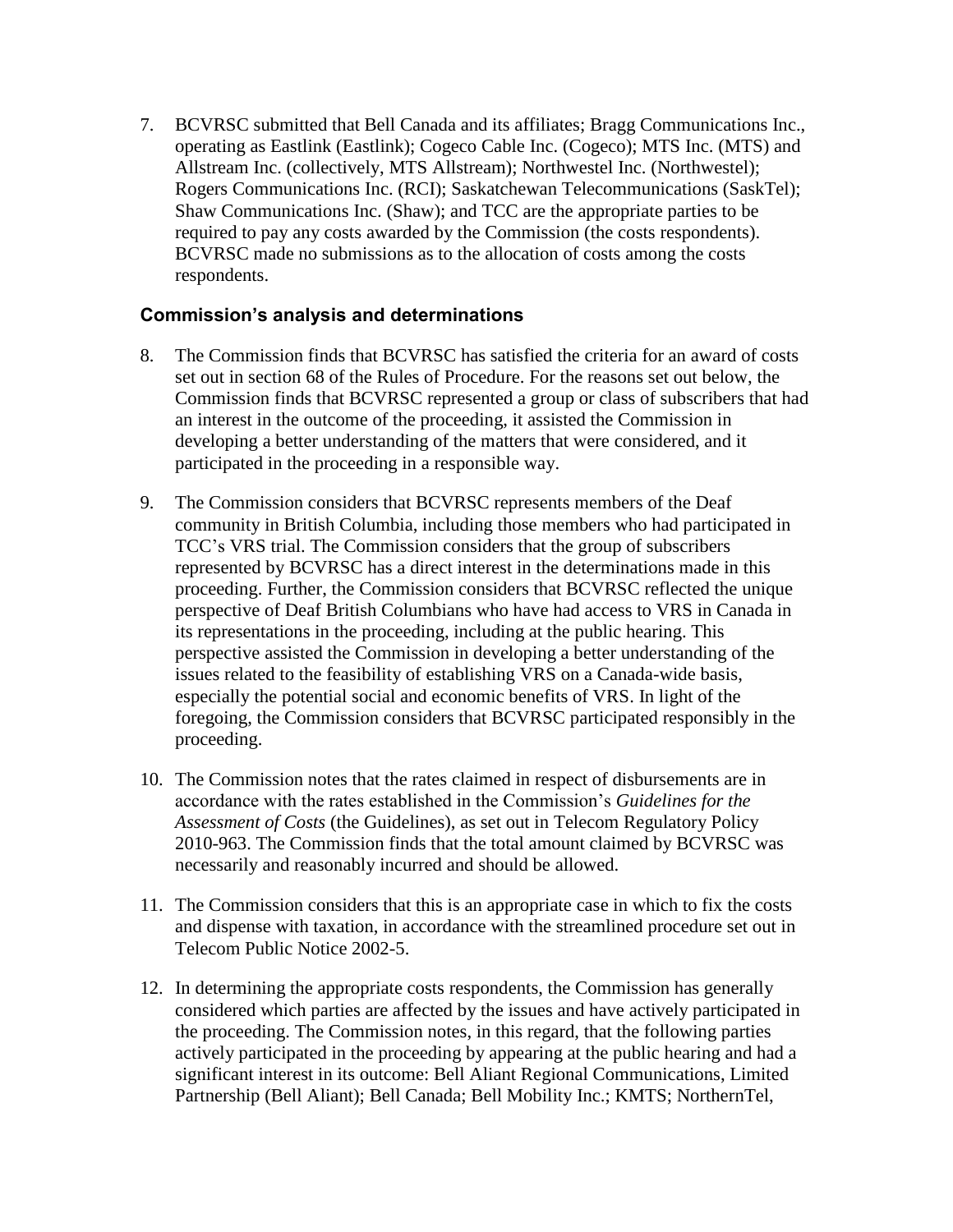Limited Partnership; and Télébec, Limited Partnership (collectively, Bell Canada et al.); Cogeco; Eastlink; MTS Allstream; Northwestel; Quebecor Media Inc., on behalf of its affiliate Videotron G.P. (Videotron); RCI; SaskTel; Shaw; and TCC.

- 13. The Commission further notes, however, that in allocating costs among costs respondents, it has also been sensitive to the fact that if numerous costs respondents are named, the applicant may have to collect small amounts from many costs respondents, resulting in a significant administrative burden to the applicant.
- 14. In light of the above, and given the relatively small size of the costs award and the large number of potential costs respondents in this case, the Commission considers that, consistent with section 48 of the Guidelines, it is appropriate to limit the costs respondents to Bell Canada et al., MTS Allstream, RCI, Shaw, TCC, and Videotron.
- 15. The Commission notes that it generally allocates the responsibility for payment of costs among costs respondents based on their telecommunications operating revenues  $(TORS)^2$  as an indicator of the relative size and interest of the parties involved in the proceeding. The Commission considers that, in the present circumstances, it is appropriate to apportion the costs among the costs respondents in proportion to their TORs, based on their most recent audited financial statements. Accordingly, the Commission finds that the responsibility for payment of costs should be allocated as follows:

| Bell Canada et al.:   | 39.8% |
|-----------------------|-------|
| TCC:                  | 24.2% |
| RCI:                  | 23.8% |
| Shaw:                 | 4.2%  |
| <b>MTS Allstream:</b> | 4.1%  |
| Videotron:            | 3.9%  |

16. The Commission notes that Bell Aliant filed submissions in the proceeding on behalf of Bell Canada et al., and that MTS Allstream filed joint submissions. Consistent with its general approach articulated in Telecom Costs Order 2002-4, the Commission makes Bell Aliant responsible for payment on behalf of Bell Canada et al., makes MTS responsible for payment on behalf of MTS Allstream, and leaves it to the respective members of Bell Canada et al. and MTS Allstream to determine the appropriate allocation of the costs among themselves.

#### **Directions regarding costs**

- 17. The Commission **approves** the application by BCVRSC for costs with respect to its participation in the proceeding.
- 18. Pursuant to subsection 56(1) of the *Telecommunications Act*, the Commission fixes the costs to be paid to BCVRSC at \$7,161.36.

 $\overline{2}$ <sup>2</sup> TORs consist of Canadian telecommunications revenues from local and access, long distance, data, private line, Internet, and wireless services.